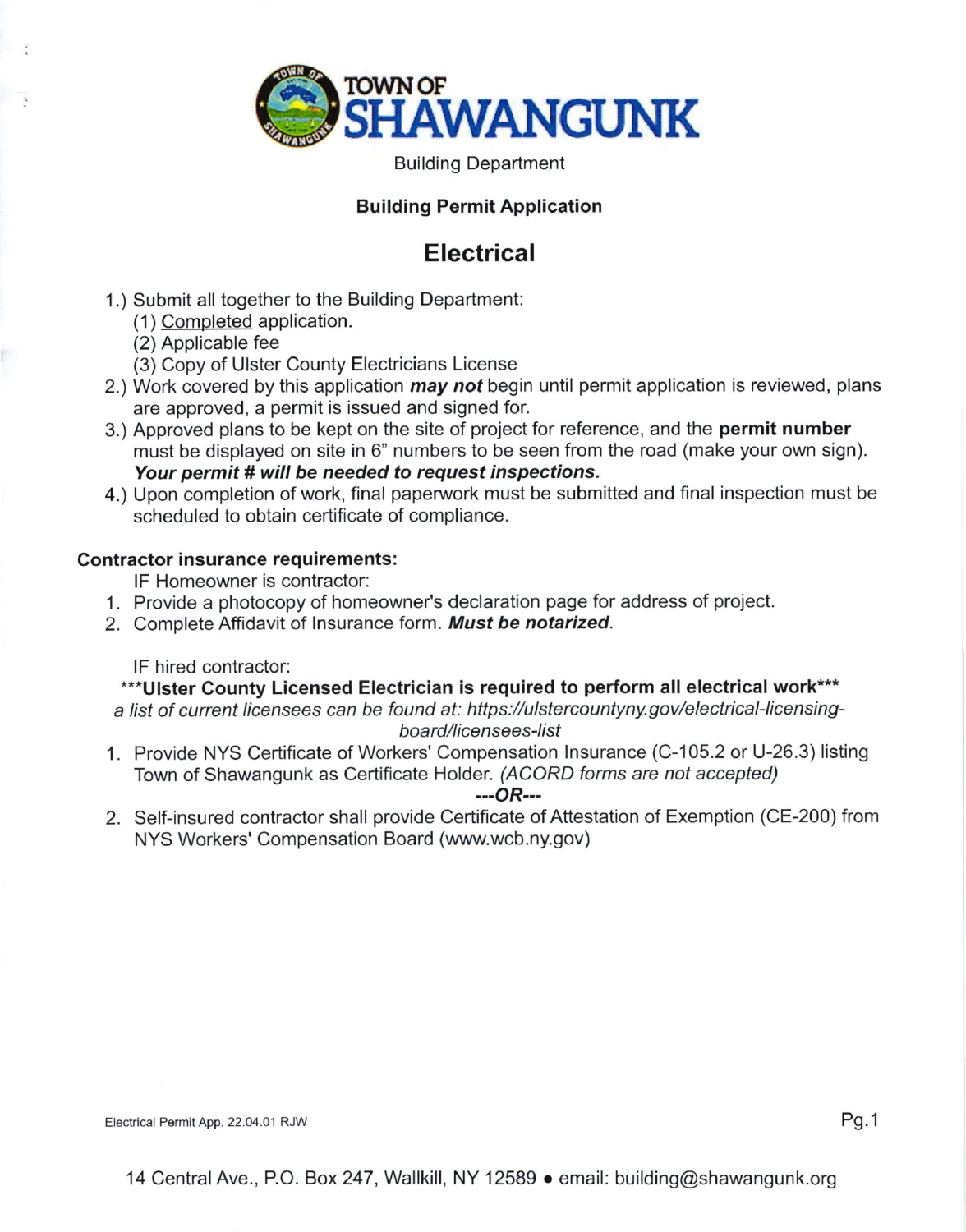. Inspections: It is the permit holders' responsibility to schedule required inspections.

Please request a list of Town of Shawangunk approved Electrical lnspectors from the Building Department.

Please note, if the Electrical Inspector is not *currently* approved and listed by the Town of Shawangunk, the inspection certificate will not be accepted

. Typical (minimum) inspections required for electrical projects:

- $\circ$  Electrical Any receptacles or fixtures associated with sign must have rough-in and final electrical inspections from approved electrical inspector.
- $\circ$  Final inspection submit final paperwork and request final certificate inspection (*final* electrical inspection required prior to scheduling final inspection).